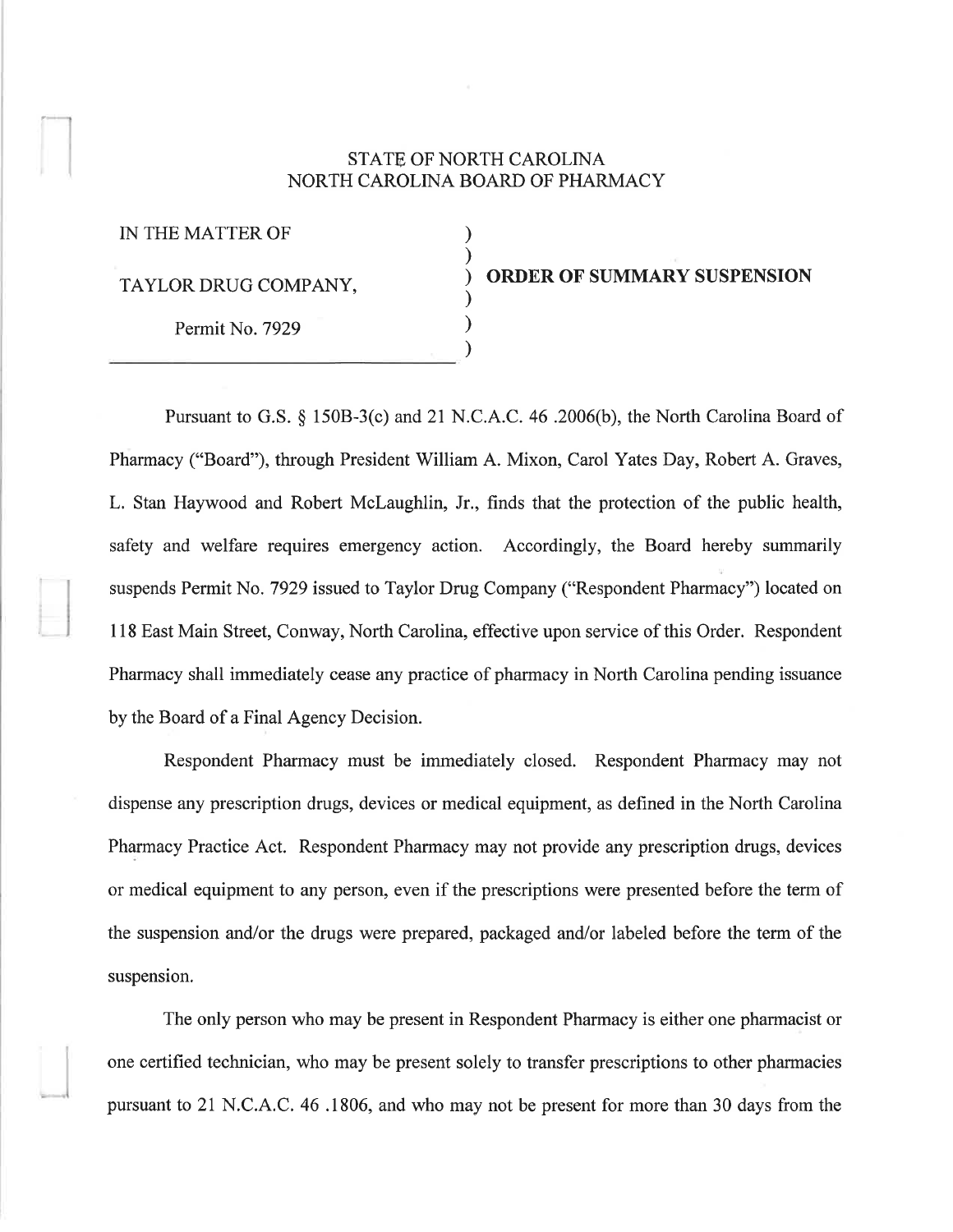date of service of this Order.. In advance of any such person being present in the pharmacy, Respondent Pharmacy shall notify the Executive Director, in writing, of the person designated to be present in the pharmacy for the purposes of the transfers set forth in this paragraph.

Signs will be placed at the entrance to both the store and the pharmacy area of Respondent Pharmacy, in a format in the discretion of the Board, informing the public that the pharmacy is closed by order of the Board.

Respondent Pharmacy may request a hearing on the charges against the permit by submitting a written request within sixty (60) days of service of this order, pursuant to 21 N.C.A.C. 46. 2004. Within sixty (60) days of receipt of a written request, the Board will issue a notice of hearing with respect to whether the summary suspension should be continued. That notice will advise Respondent Pharmacy of the date and time of the hearing, which will be set within the discretion of the Board. In the event that Respondent Pharmacy requests a hearing, this summary suspension remains in effect until the issuance of a fuither decision by the Board.

If Respondent Pharmacy does not request a hearing as set forth above, Respondent Pharmacy waives the right to contest the Board's decision and the summary suspension imposed upon the permit by this order. However, the Respondent Pharmacy retains the right to file a written petition for reinstatement of the permit at any time following this order. The Board will set a hearing at a time and place within its discretion and will rule on the petition for reinstatement in its discretion under its duty to consider the public health, safety and welfare.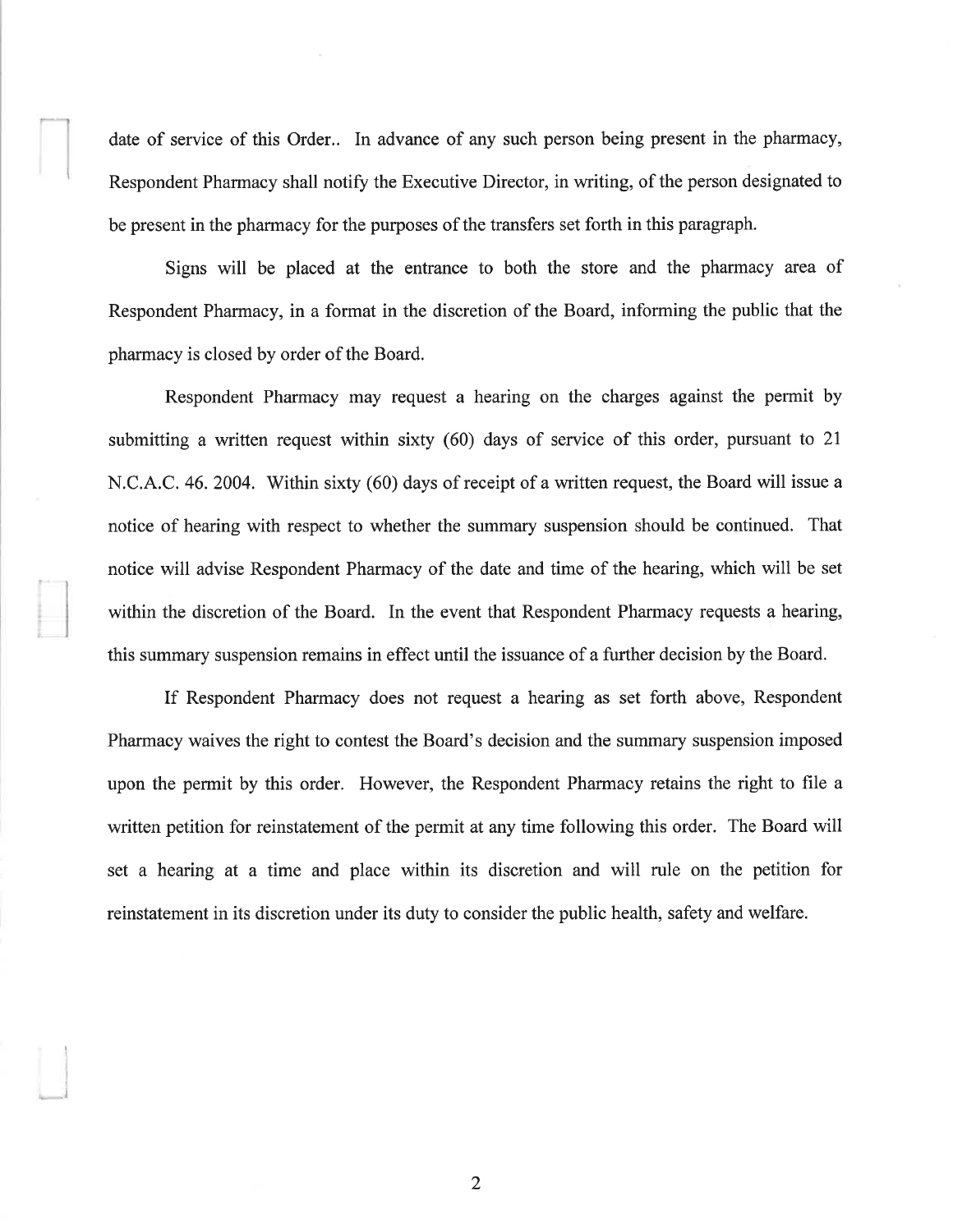This, the  $\frac{\sqrt{S}}{S}$ day of September, 2015.

## NORTH CAROLINA BOARD OF PHARMACY

z, By: L

Jack W. Campbell, IV<br>Executive Director